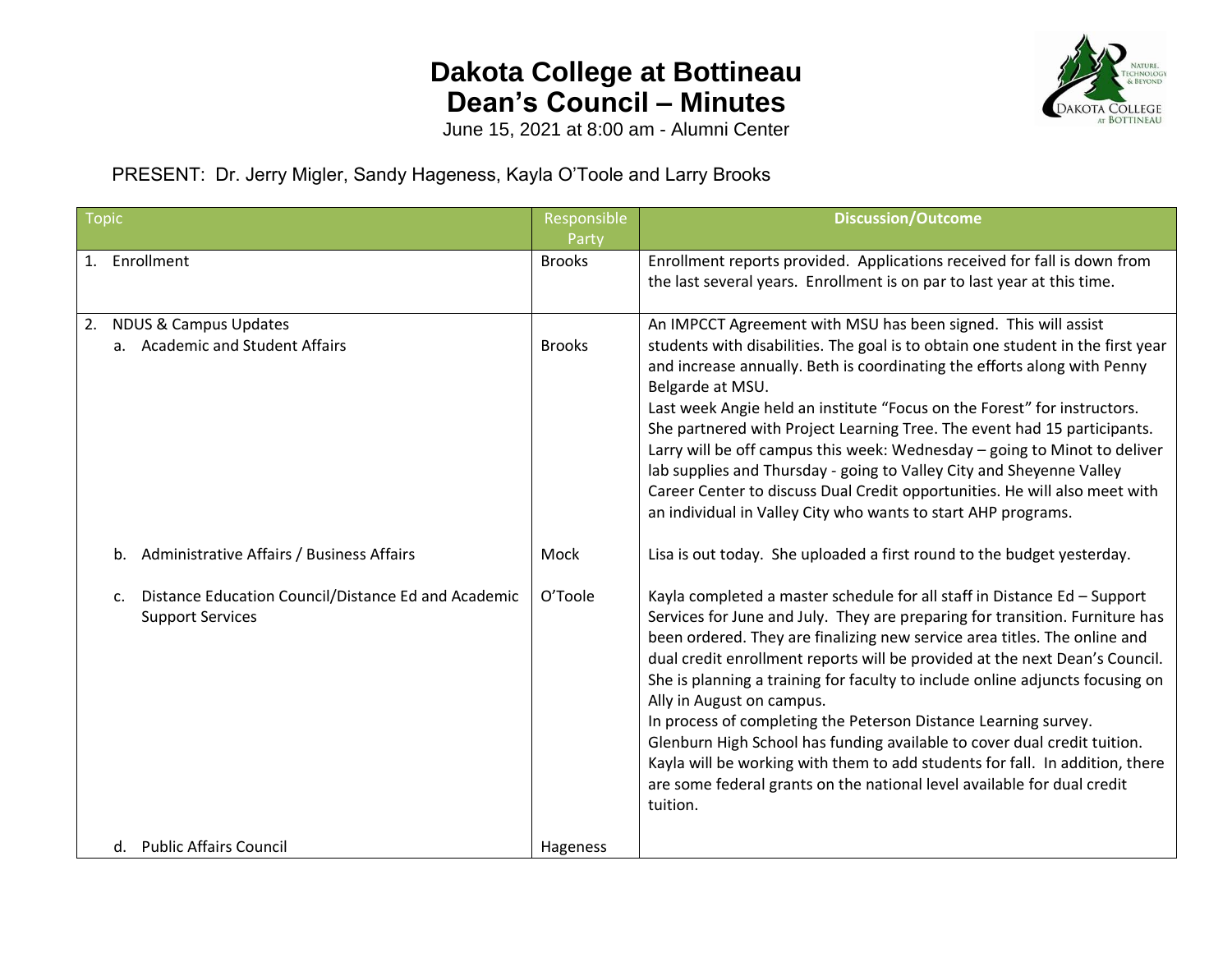## **Dakota College at Bottineau Dean's Council – Minutes**



|        | Discussion held on fall in-service dates - August 16-20 is set aside for<br>faculty in-service. Staff in-service may be included in the same week<br>dependent upon the agenda. If staff and faculty is scheduled within the<br>same week, it was suggested not to have staff topics all be held in one                                                                                                                                                                       |
|--------|-------------------------------------------------------------------------------------------------------------------------------------------------------------------------------------------------------------------------------------------------------------------------------------------------------------------------------------------------------------------------------------------------------------------------------------------------------------------------------|
|        | day.<br>The State is finalizing a new strategic plan which will in turn require DCB to<br>update the Strategic Plan. A five-year facility plan is also due this year.<br>The fall in-service will include training and input on strategic planning.                                                                                                                                                                                                                           |
|        | Corey is in the Czech Republic for sled hockey. The stage and cardio room<br>floors are being done at the end of this month as well as touching up some<br>areas on the gym floor. Carolyn has FASTER camp in the gym most days of<br>the week so a small group of students are periodically on campus.<br>We have 30 student athletes receiving academic achievements within the<br>MonDak conference, which includes all of our sports with the exception of<br>M/W hockey. |
| Migler | Physical Plant large summer projects:<br>Thatcher Hall roof replaced after July 1 (Est \$96,00)<br>Steam line to be worked on through Walsh Plumbing after July 1<br>provided the materials are received. Replacement needs to be<br>completed before the cold season arrives.<br>Dining center is a little ahead of schedule as the weather has been<br>conducive. The restrooms in the Student Center are behind<br>schedule.                                               |
|        | Dr. Migler has a meeting in Minot today about the CTE Center. This will be<br>discussion with the school district.                                                                                                                                                                                                                                                                                                                                                            |
|        | FBM instructor starts next week in Rugby. There have not been any new<br>applications for the Stanley FBM instructor position.<br>Grant writer position is open. Indrani is providing 20 hours a week until<br>someone is hired.                                                                                                                                                                                                                                              |
|        | Gorder                                                                                                                                                                                                                                                                                                                                                                                                                                                                        |